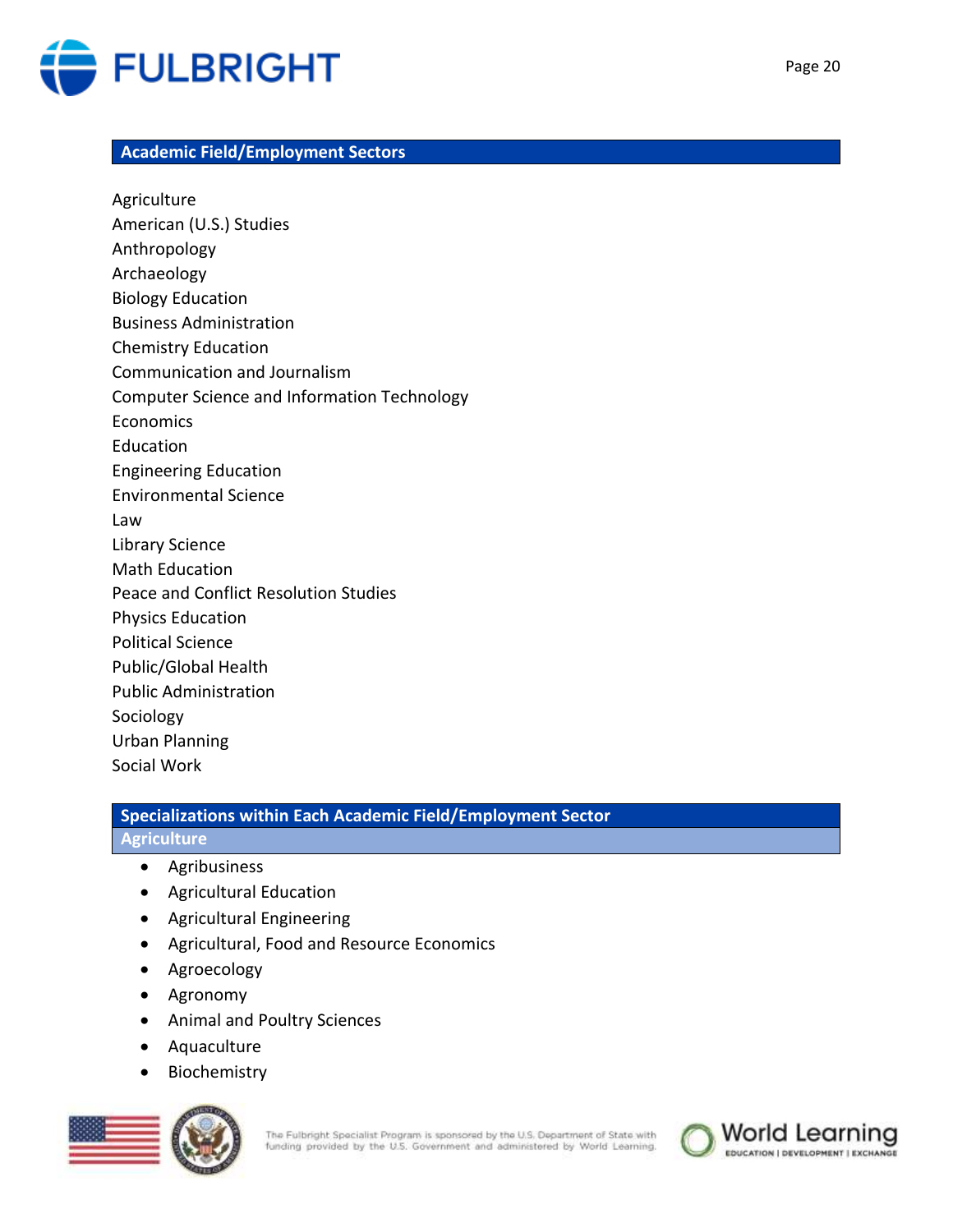

- **•** Bioinformatics
- Biological Systems/Food Engineering
- Biophysics
- Botany/Plant Biology
- Crop Science
- Enology
- Entomology
- **•** Extension Education
- Food Science/Technology
- Genomics
- Horticulture
- Hydrology
- Molecular Biology
- Natural Resources/Conservation, General
- Natural Resources Management and Policy
- Nematology
- Parasitology
- Pest Management
- Plant Pathology
- Plant Physiology
- Recreation, Park and Tourism Sciences
- Soil Science
- Statistical Science
- Sustainable Agriculture
- Veterinary Medicine
- Viticulture
- Wildlife and Fisheries Sciences
- Youth Agricultural Education
- Other

## **American (U.S.) Studies**

- African-American Studies
- American History
- American Indian/Native American Studies
- American Literature
- American Literature (United States)



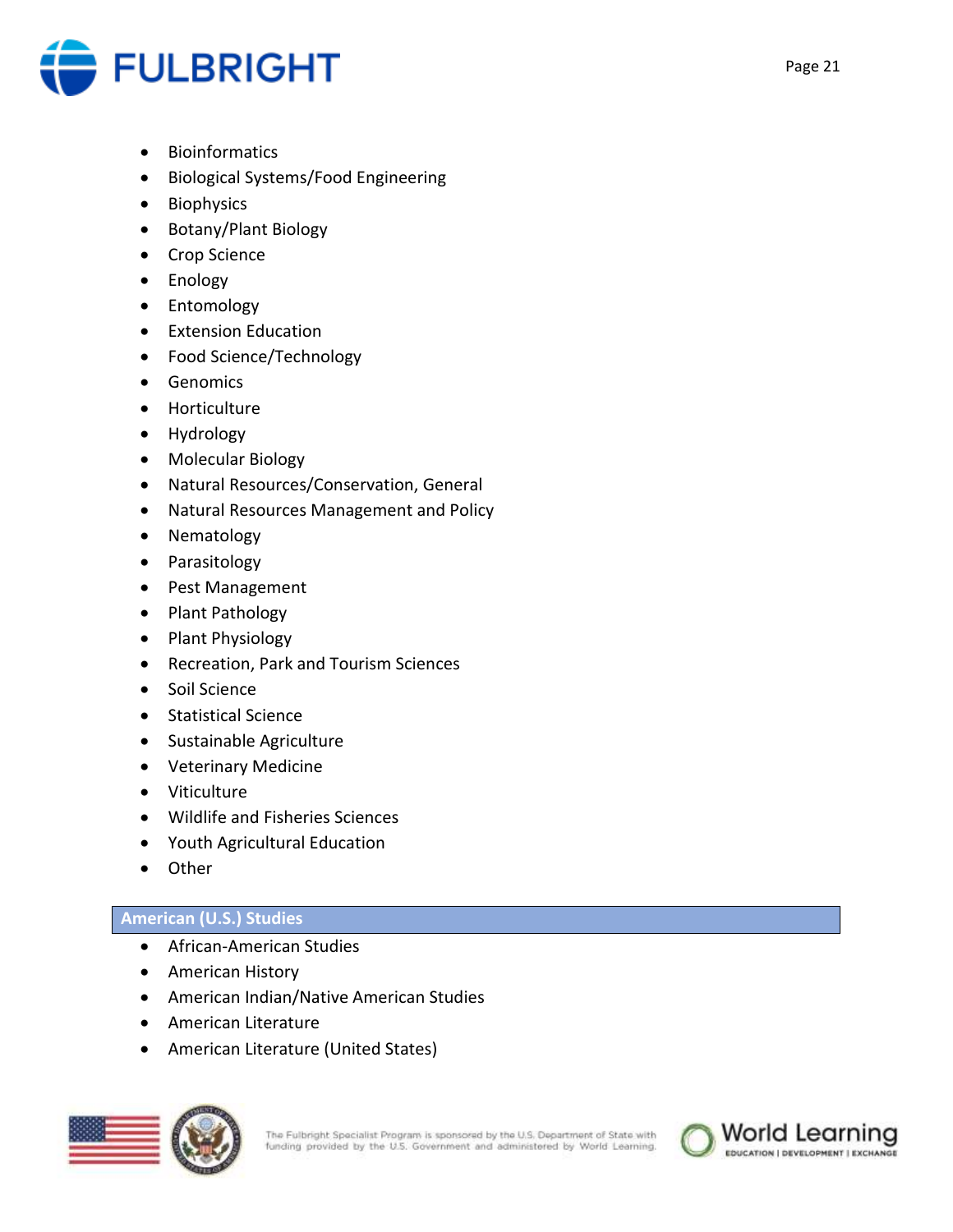

- American/United States Government and Politics
- American/United States History
- American/United States Studies/Civilization
- Art History
- Communications
- Cultural Studies/Theory
- Dance, General
- Design & Visual Communications, General
- Drama and Dramatics/Theatre Arts, General
- Film/Cinema Studies
- Fine Arts
- Folklore/Folklife
- **•** Humanities
- International/Cross-Cultural Studies
- Multiculturalism (Race, Gender, Ethnicity, Class)
- Music/Music and Performing Arts Studies, General
- Popular Culture
- U.S. Studies, Other
- Women's Studies/Gender Studies
- Other

## **Anthropology**

- Ancient Studies/Civilization
- Anthropology, Other
- Area, Ethnic and Cultural Studies
- Area, Ethnic and Cultural Studies African Studies
- Area, Ethnic and Cultural Studies- American/United States Studies/Civilization
- Area, Ethnic and Cultural Studies, general
- Area, Ethnic and Cultural Studies-Asian Studies/Civilization
- Area, Ethnic and Cultural Studies-Balkans Studies
- Area, Ethnic and Cultural Studies-Baltic Studies
- Area, Ethnic and Cultural Studies-Chinese Studies
- Area, Ethnic and Cultural Studies-East Asian Studies
- Area, Ethnic and Cultural Studies-European Studies/Civilization
- Area, Ethnic and Cultural Studies-Latin American Studies
- Area, Ethnic and Cultural Studies-Pacific Area/Pacific Rim Studies



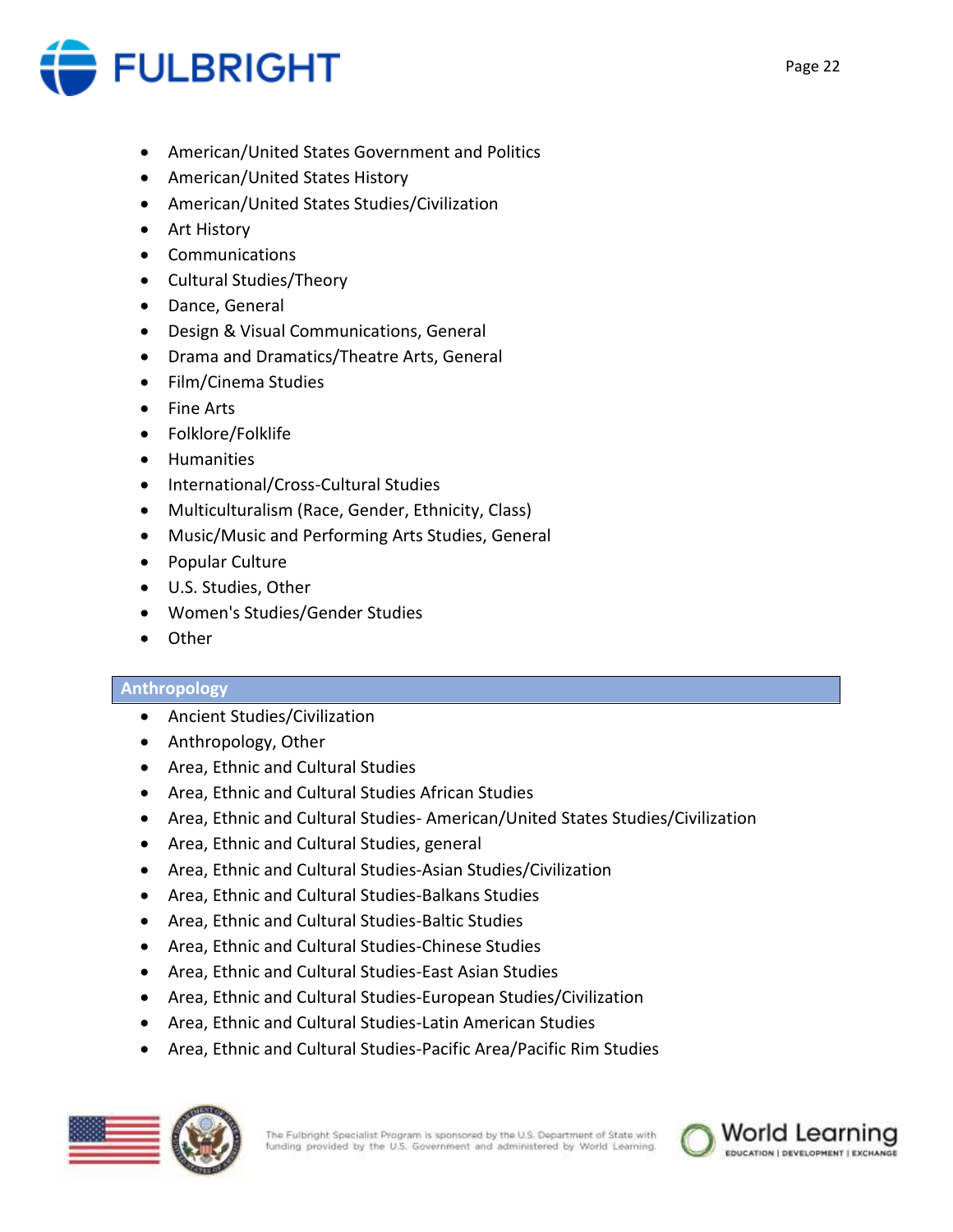

- Area, Ethnic and Cultural Studies-Russian Studies
- Area, Ethnic and Cultural Studies-South Asian Studies
- Area, Ethnic and Cultural Studies-Southeast Asian Studies
- Area, Ethnic and Cultural Studies-Spanish and Iberian Studies
- Area, Ethnic and Cultural Studies-Ural-Altaic and Central Asian Studies
- Ethnic, Cultural Minority, and Gender Studies African-American/Black Studies
- Ethnic, Cultural Minority, and Gender Studies- Asian-American Studies
- Ethnic, Cultural Minority, and Gender Studies, Other
- Ethnic, Cultural Minority, and Gender Studies-American Indian/Native American Studies
- Ethnic, Cultural Minority, and Gender Studies-Gay/Lesbian Studies
- Ethnic, Cultural Minority, and Gender Studies-Women's Studies
- Islamic Studies
- Jewish/Judaic Studies
- Linguistics
- Museum Studies/Museology
- Physical Anthropology
- Religion
- Other

#### **Archaeology**

- Archaeology, General
- Archaeology, Other
- Archaeometry
- Art History, Criticism and Conservation
- Classical Archaeology
- Cultural Resource Management and Policy Analysis
- **•** Geoarchaeology
- Human Origins and Evolution
- Mapping and GIS
- Medieval and Renaissance Studies
- Museum Studies/Museology
- Numismatics
- Other

#### **Biology Education**



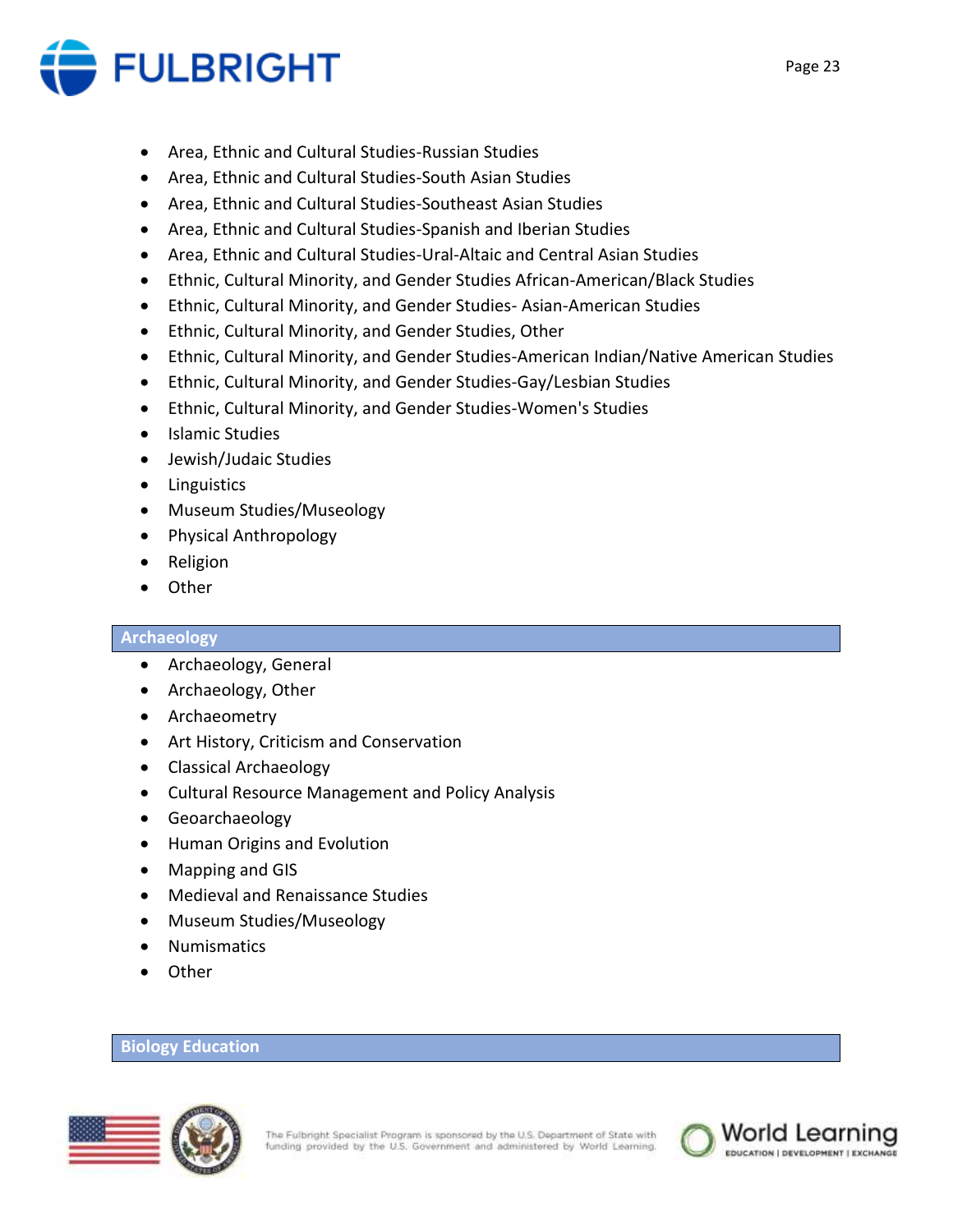

- Administration, Professional Development and Organizational Learning
- Applications of Biology in Contemporary Science and Industry
- Biology Education Research Training and/or Evaluation Bioinformatics
- Biology Education Research Training and/or Evaluation Data Analysis and Interpretation
- Biology Education Research Training and/or Evaluation Field Research
- Biology Education Research Training and/or Evaluation Laboratory Methods and **Techniques**
- Biology Education, Other
- Design of Laboratories and Experiments in Biology Education
- Ethics in Biology Education
- Foundations of Biology Education
- Infrastructure Development
- Interdisciplinary Learning and Innovative Teaching Methods in Biology Education
- Technology in Biology Education
- Theory, Curriculum and/or Pedagogy in Biology Education College Level
- Theory, Curriculum and/or Pedagogy in Biology Education Multiple Levels
- Other

## **Business Administration**

- Accounting
- Accounting and Business/Management
- Accounting and Finance
- Accounting and Related Services, Other
- Auditing
- Banking and Financial Support Services
- **•** Business Administration, Other
- Business Administration/Management
- Business/Managerial Economics
- Business Statistics
- Business/Corporate Communications
- Business/Managerial Operations, Other
- Customer Service Management
- E-Commerce/Electronic Commerce
- Entrepreneurial and Small Business Operations
- Entrepreneurship/Entrepreneurial Studies



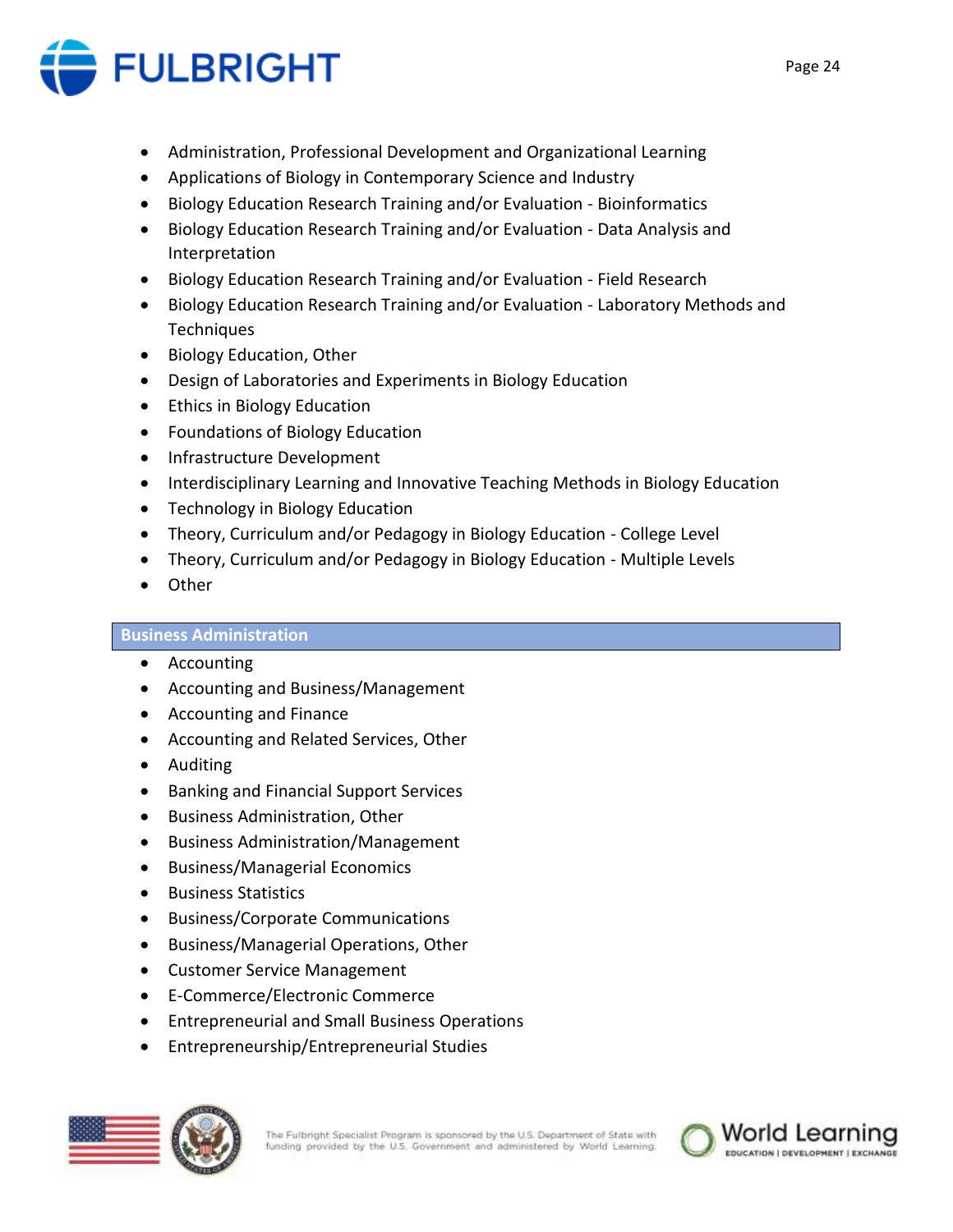

- Finance and Financial Management Services, Other
- **•** Finance, General
- Hospitality Administration/Management, General
- Human Resources Development
- Human Resources Management and Services, Other
- Human Resources Management/Personnel Administration, General
- Information Resources Management/CIO Training
- International Business/Trade/Commerce
- International Finance
- International Marketing
- Knowledge Management
- Labor and Industrial Relations
- Labor Studies
- Logistics and Materials Management
- Management Information Systems, General
- Management Information Systems and Services, Other
- Management Science, General
- Management Sciences and Quantitative Methods, Other
- Marketing Research
- Marketing, Other
- Marketing/Marketing Management, General
- Non-Profit/Public/Organizational Management
- Office Management and Supervision
- Operations Management and Supervision
- Organizational Behavior Studies
- Public Finance
- Purchasing, Procurement/Acquisitions and Contracts Management
- Real Estate
- Taxation
- Other

## **Chemistry Education**

- Administration, Professional Development and Organizational Learning
- Infrastructure Development
- Applications of Chemistry in Contemporary Science and Industry
- Assessment and Standards of Chemistry Education



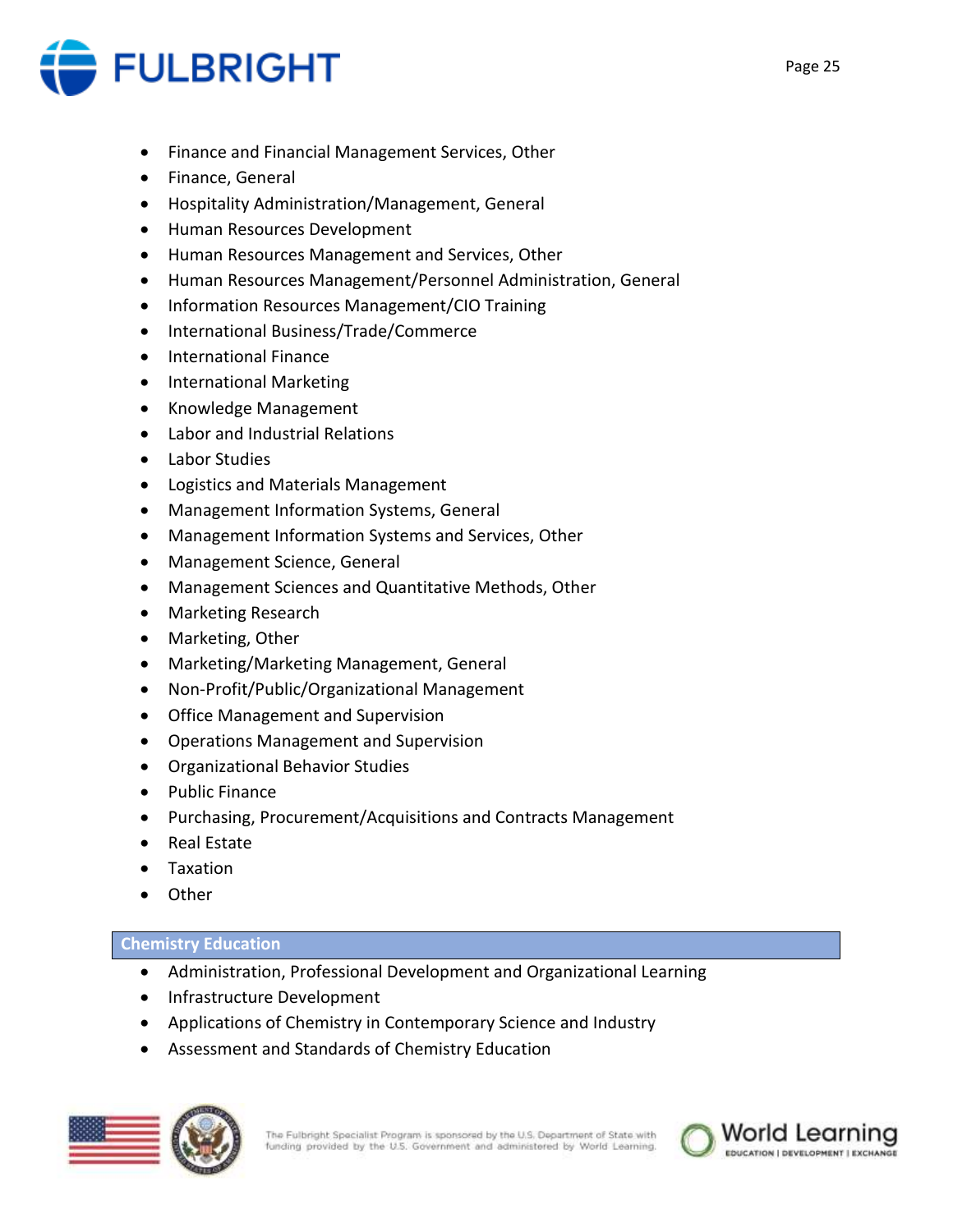

- Chemistry Education Research Training and/or Evaluation Data Analysis and Interpretation
- Chemistry Education Research Training and/or Evaluation Laboratory Methods and Techniques
- Chemistry Education Research Training and/or Evaluation Qualitative Research Methods
- Chemistry Education Research Training and/or Evaluation Scientific Writing
- Chemistry Education, Other
- Design of Laboratories and Experiments in Chemistry Education
- Diversity/Gender in Chemistry Education
- Foundations of Chemistry Education
- Interdisciplinary Learning and Innovative Teaching Methods in Chemistry Education
- Leadership, Policy and/or Development in Chemistry Education
- Technology in Chemistry Education
- Theory, Curriculum and/or Pedagogy in Chemistry Education College Level
- Theory, Curriculum and/or Pedagogy in Chemistry Education Secondary Level
- Other

## **Communications and Journalism**

- Advertising
- Broadcast Journalism
- Communications & Journalism, Other
- Communications and Media Studies, Other
- Communications Studies/Speech Communication and Rhetoric
- Digital Communications and Media/Multimedia
- Health Communications
- Journalism
- Journalism, Other
- Mass Communications/Media Studies
- Organizational Communication, General
- Photojournalism
- Political Communications
- Public Relations, Advertising and Applied Communications
- Public Relations/Image Management
- Publishing
- Radio and Television
- Radio, Television, and Digital Communications



The Fulbright Specialist Program is sponsored by the U.S. Department of State with funding provided by the U.S. Government and administered by World Learning.

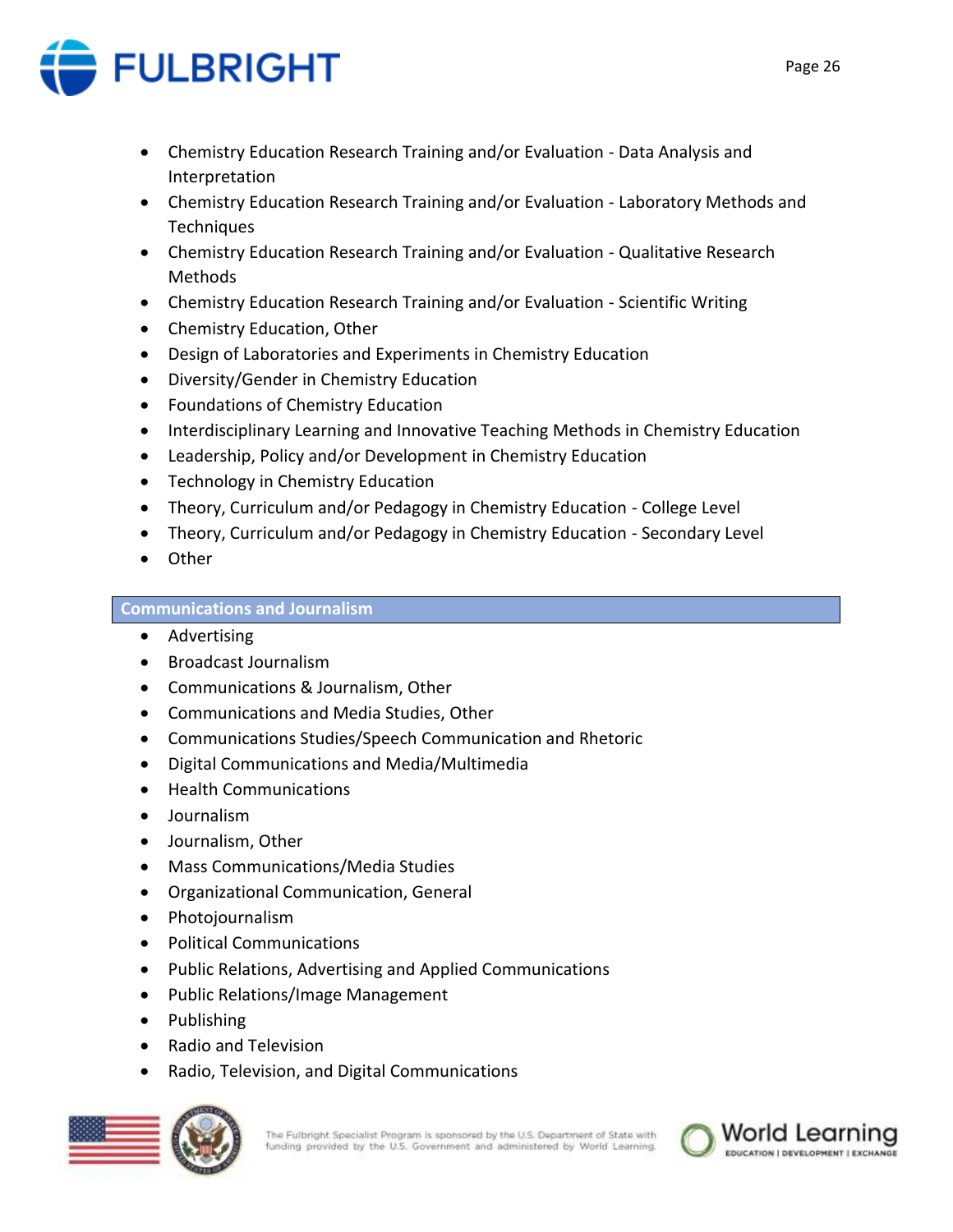

**Other** 

## **Computer Science and Information Technology**

- Artificial Intelligence and Robotics
- **•** Bioinformatics
- Cognitive Science
- Computational Mathematics
- Computer and Information Sciences and Support Services, Other
- Computer and Information Systems Security
- Computer and Informaton Sciences, General
- Computer Engineering, General
- Computer Graphics
- Computer Progamming, Specific Applications
- Computer Programming/Programmer, General
- Computer Science
- Computer Software and Media Applications, Other
- Computer Systems Analysis/Analyst
- Computer Systems Networking and Telecommunications
- Data Modeling/Warehousing and Database Administration
- Information Resources Management/CIO Training
- Information Science/Studies
- Information Technology
- Library Science/Librarianship
- Management Information Systems, General
- Medical Informatics
- System Administration/Administrator
- Web Page, Digital/Multimedia and Information Resources Design
- Other

## **Economics**

- Agricultural Economics
- Applied Economics
- Business/Managerial Economics
- Development Economics & International Development
- Econometrics and Quantitative Economics
- Economic Theory



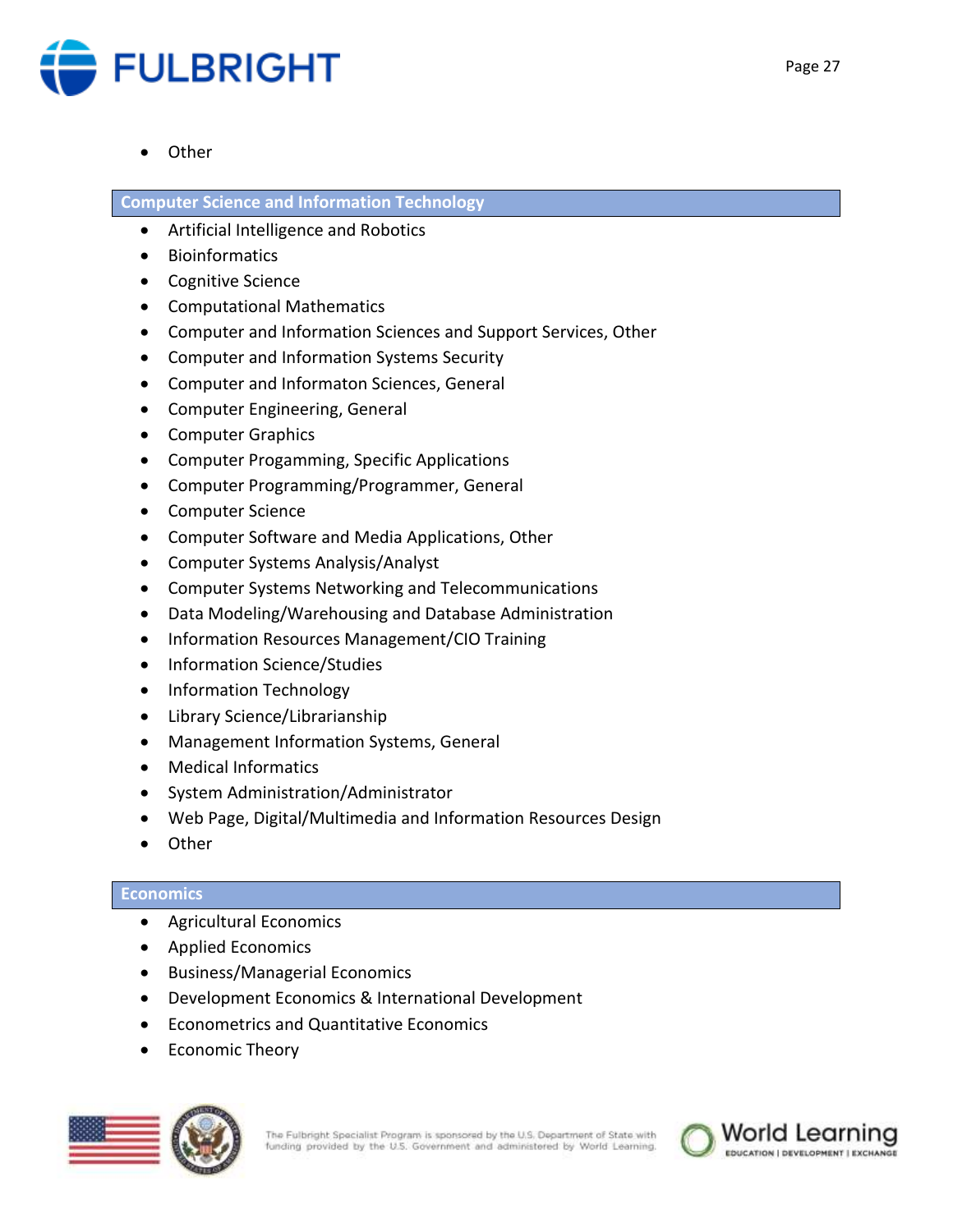

- Economics of Social Policy
- **•** Economics, General
- Economics, Other
- Finance
- International Economics
- Monetary Economics
- Natural Resource Economics
- Public Economics
- Other

## **Education**

- Administration of Special Education
- Adult and Continuing Education Administration
- Adult and Continuing Education and Teaching
- Bilingual and Multilingual Education
- College Student Counseling and Personnel Services
- Community College Education
- Counselor Education/School Counseling and Guidance Services
- Curriculum and Instruction
- Curriculum Design and Development
- Discourse Analysis
- Early Childhood Education and Teaching
- Education
- Educational/Instructional Media Design
- Education of Library and Information Specialists
- Education/Teaching of Individuals in Early childhood Special Education Programs
- Education/Teaching of Individuals with Autism
- Education/Teaching of Individuals with Emotional Disturbances
- Education/Teaching of Individuals with Hearing Impairments, including Deafness
- Education/Teaching of Individuals with Mental Retardation
- Education/Teaching of Individuals with Multiple Disabilities
- Education/Teaching of Individuals with Specific Learning Disabilities
- Education/Teaching of Individuals with Speech or Language Impairments
- Education/Teaching of Individuals with Vision Impairments, Including Blindness
- Education/Teaching of the Gifted and Talented
- Educational Administration

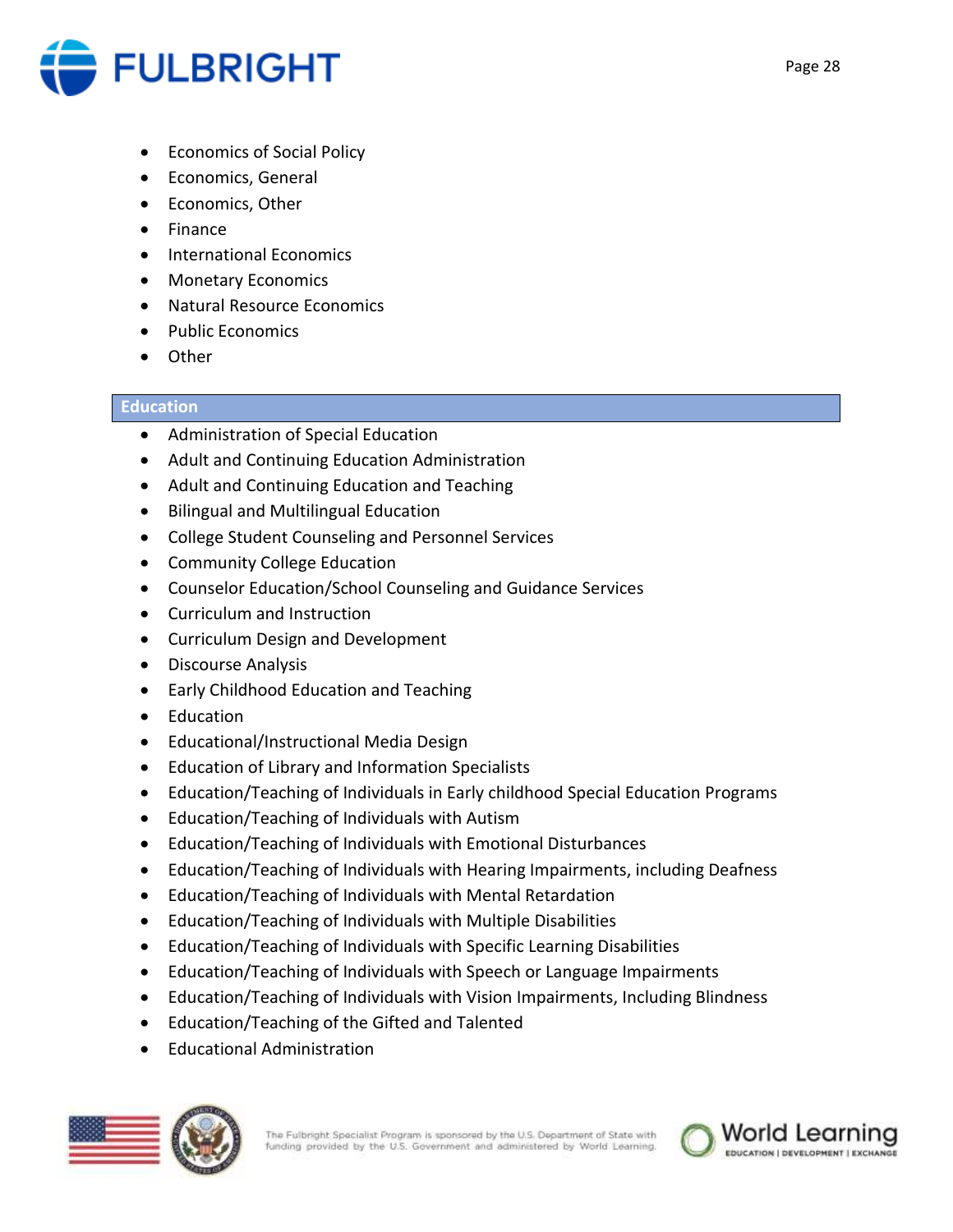

- Educational Administration and Supervision, Other
- Educational Assessment, Evaluation, and Research
- Educational Assessment, Testing, and Measurement
- Educational Evaluation and Research
- Educational, Instructional, and Curriculum Supervision
- Educational Leadership and Administration, General
- Educational Statistics and Research Methods
- Education- School Violence Prevention
- Elementary and Middle School Administration/Principalship
- Elementary Education and Teaching
- Higher Education/Higher Education Administration
- **•** International and Comparative Education
- Junior High/Intermediate/Middle School Education and Teaching
- Language Acquisition
- Language for Specific Purposes
- Language Pedagogy and Teaching Methodology
- Language Skills Development--Reading
- Language Skills Development--Writing
- Literacy--Pre-K to 12
- Multicultural Education
- Second/Foreign Language Pedagogy/Methodology
- Secondary Education and Teaching
- Secondary School Administration/Principalship
- Social and Philosophical Foundations of Education
- Special Education and Teaching, General
- Student Counseling and Personnel Services, Other
- Superintendency and Educational System Administration
- Teacher Education and Professional Development, Specific Levels and Methods, Other
- Teacher Education, Multiple Levels
- Technology in Language Learning
- Urban Education and Leadership
- Other

## **Engineering Education**

- Administration, Professional Development and Organizational Learning
- Assessment Techniques and Standards of Engineering Education



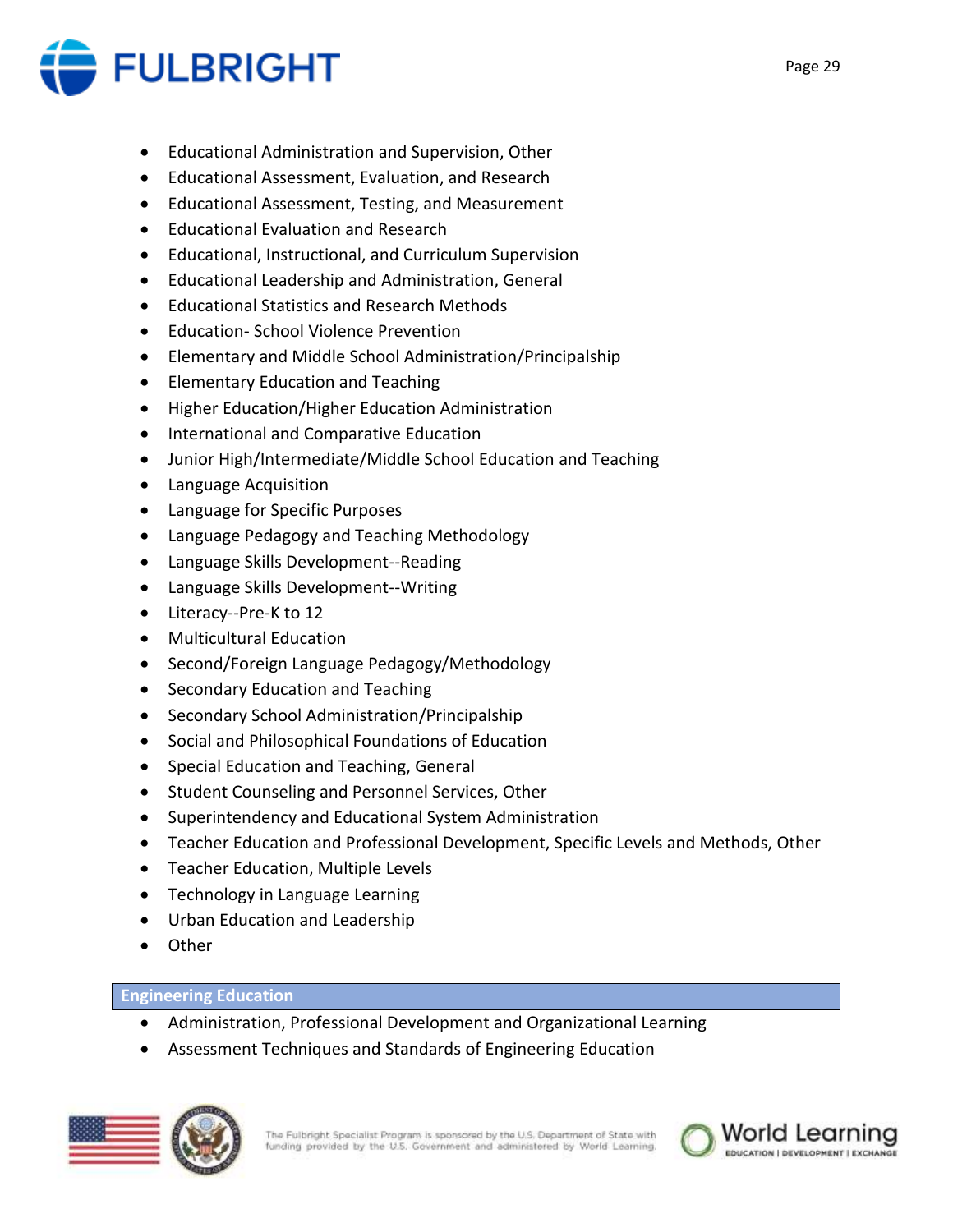

- Design in Engineering Education and Practice
- Diversity/Gender and Engineering Education
- Engineering Education Research Training and/or Evaluation Advanced Engineering Research Methods
- Engineering Education Research Training and/or Evaluation Design Research Methods
- Engineering Education Research Training and/or Evaluation Laboratory Methods and **Techniques**
- Engineering Education Research Training and/or Evaluation Structural Assessment
- Engineering Education, Other
- Foundations of Engineering Education
- Interdisciplinary Learning and Innovative Teaching Methods in Engineering Education
- Leadership, Policy and/or Development in Engineering Education
- Social and Global Issues in Engineering Education
- Technology in Engineering Education
- Theory, Curriculum and/or Pedagogy in Engineering Education
- Other

## **Environmental Science**

- Aquaculture
- Aquatic Biology/Limnology
- Botany/Plant Biology
- Conservation Biology
- Ecology
- Environmental Biology
- Environmental Science, General
- Environmental Science
- Environmental Studies
- Fishing and Fisheries Sciences and Management
- Forest Engineering
- Forest Management/Forest Resources Management
- Forest Resources Production and Management
- Forest Sciences and Biology
- Forestry, General
- **•** Genetics
- **•** Geology
- Hydrology



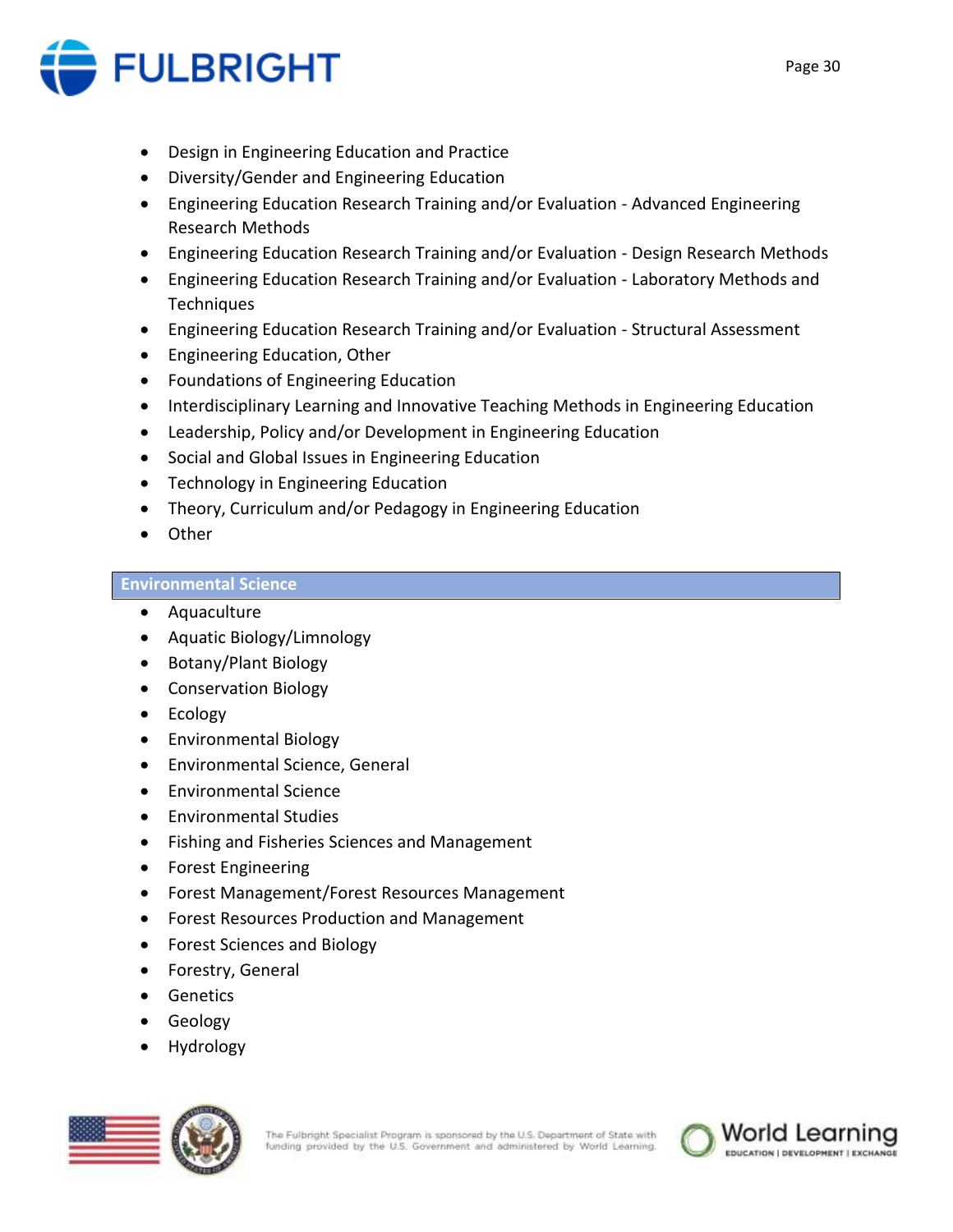

- Land Use Planning and Management/Development
- Marine Biology and Biological Oceanography
- Natural Resources Management and Policy
- Natural Resources/Conservation, General
- Natural Resources and Conservation Other
- Natural Resource Economics
- Park/Parks Administration Management
- Plant Sciences
- Public Policy Analysis
- Range Science and Management
- Soil Sciences
- Water, Wetlands, and Marine Resources Management
- Wildlife Biology
- Wood Science and Wood Products/Pulp and Paper Technology
- Zoology
- Other

#### **Law**

- Administrative Law and Regulation
- Advanced Property Law and Real Estate Law
- Antitrust and Competition Law
- Civil and Human Rights Law
- Civil Procedure and Judicial Process
- Commercial Law/Business Transactions
- Communications Law
- Comparative Law
- Constitutional Law and Theory
- Corporate Law
- Criminal Law and Procedure
- Cyberlaw and Technology
- Employment and Labor Law
- Energy and Natural Resources Law
- Environmental Law
- Family Law
- Federalism
- Financial Services Law (Banking, Securities, Insurance)



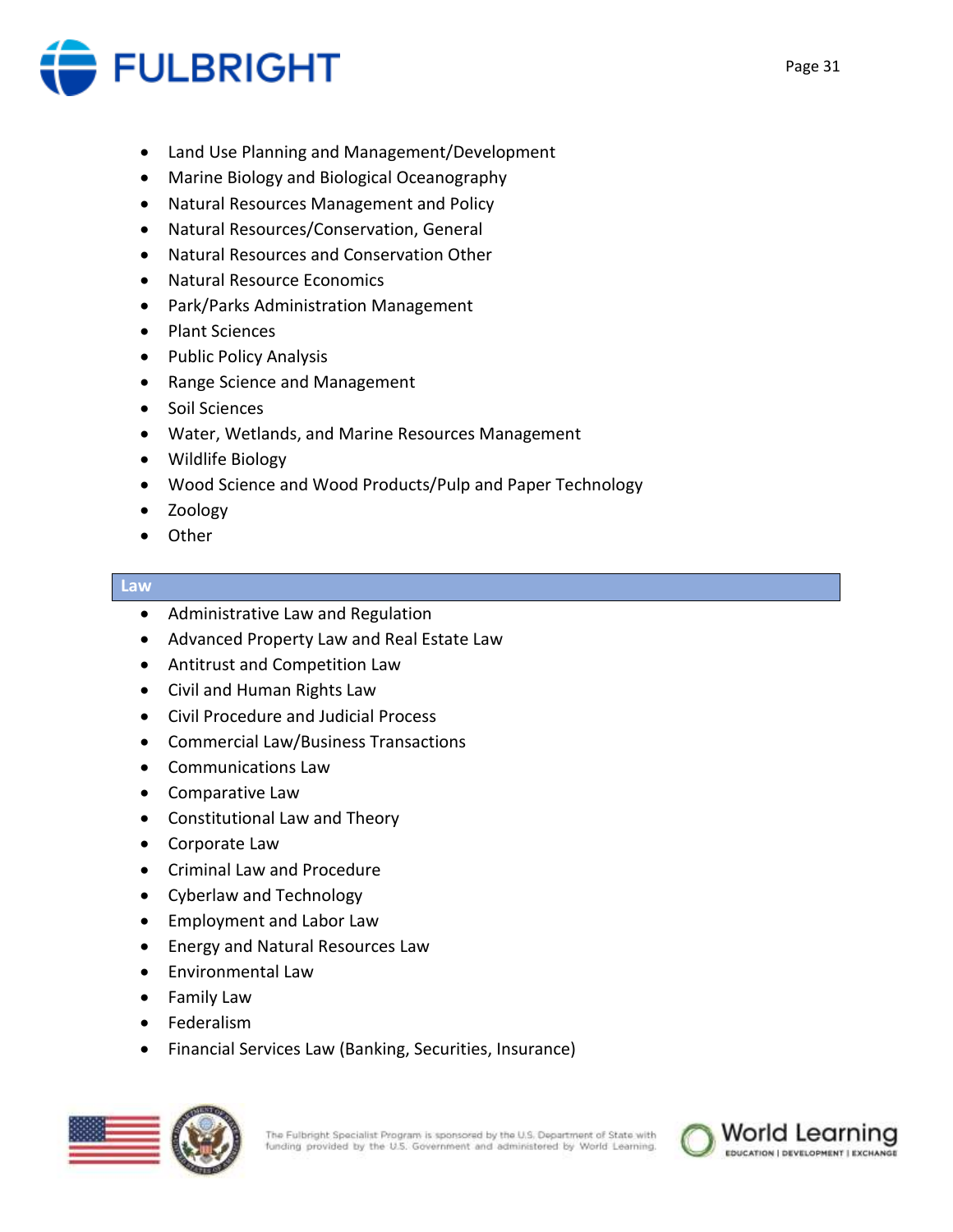

- Government Law (local, state and national)
- Health Law
- Intellectual Property
- **•** International Business, Trade, and Tax Law
- International Law and Legal Studies
- Jurisprudence
- Law and Economics
- Law, Legal Services, and Legal Studies, Other
- Legal Education and Administration
- Legal Profession/Legal Ethics/Professional Responsibility
- Legal Services, Clinical and Public Interest Law
- Local Government Law
- Mediation
- Negotiation
- Negotiation, Mediation and Alternative Dispute Resolution
- Race and Race Relations
- Regulatory Law
- Torts, Insurance and Compensation Systems
- Other

#### **Library Science**

- Administration of Special Education
- Archives and Preservation
- Children and Young Adult Librarianship
- Collections
- Education of Library and Information Specialists
- Educational/Instructional Media Design
- Information Systems and Technology
- Library Science, General
- Library Science/Librarianship
- Library Science, Other
- Multimedia Materials
- Museology
- Public Libraries
- References and User Services
- School Libraries



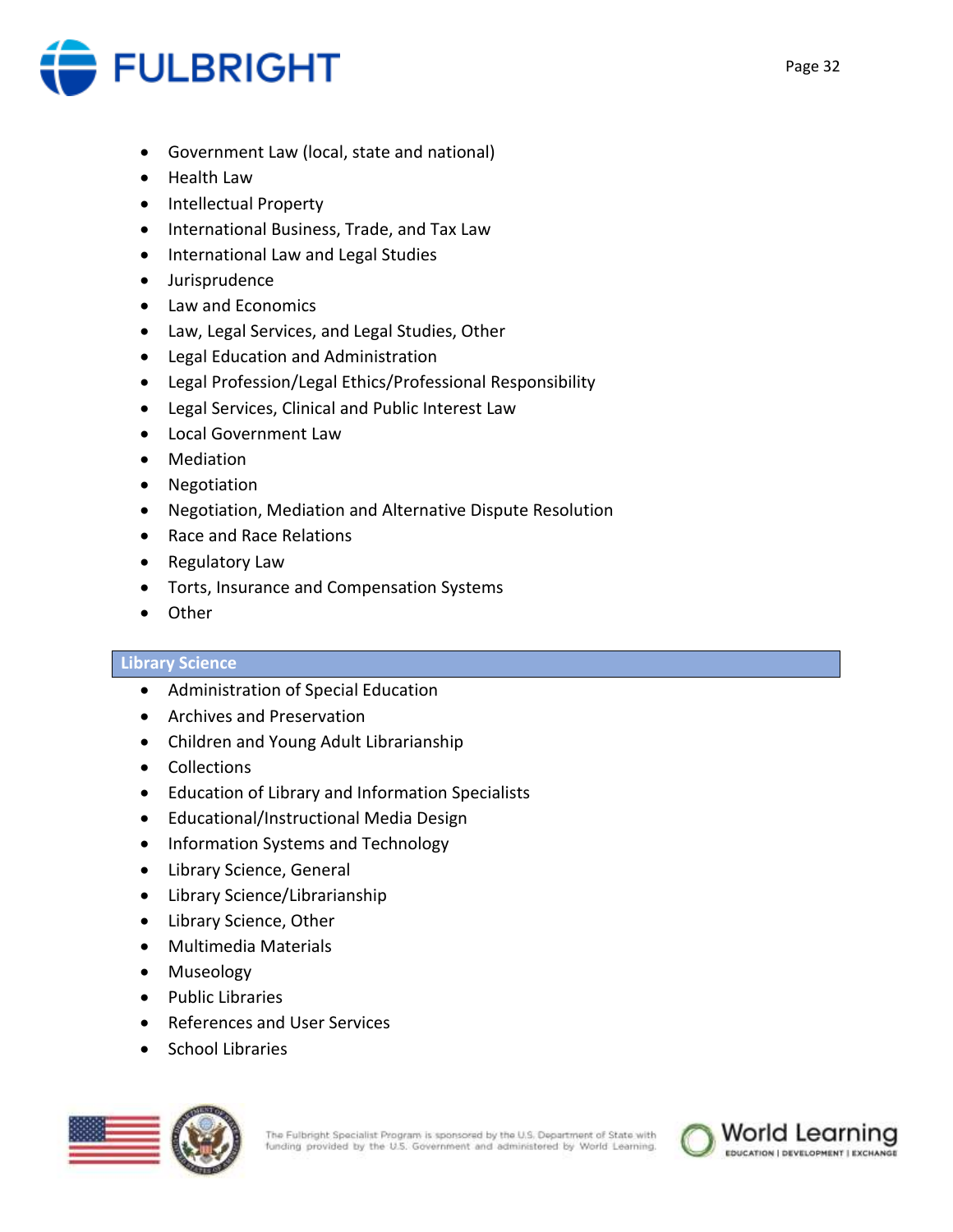

- Special Libraries
- **Other**

## **Math Education**

- Administration, Professional Development and Organizational Learning
- Applications of Math in Contemporary Science and Industry
- Diversity/Gender and Math Education
- Educational Statistics and Research Methods
- Foundations of Math Education
- Infrastructure Development
- Interdisciplinary Learning and Innovative Teaching Methods in Math Education
- Math Education Research Training and/or Evaluation Data Analysis and Interpretation
- Math Education Research Training and/or Evaluation Qualitative Research Methods
- Math Education Research Training and/or Evaluation Scientific Writing
- Math Education Research Training and/or Evaluation Statistical Methods in Science Education
- Math Education, Other
- Technology in Math Education
- Theory, Curriculum and/or Pedagogy in Math Education College Level
- Theory, Curriculum and/or Pedagogy in Math Education Elementary Level
- Theory, Curriculum and/or Pedagogy in Math Education Multiple Levels
- Theory, Curriculum and/or Pedagogy in Math Education Secondary Level
- Other

## **Peace and Conflict Resolution Studies**

- **•** Business- Commercial, Labor Negotiation
- Community- Public Policy, Dispute Resolution
- Community- Public Policy, Violence Prevention
- Diplomacy, Citizen Diplomacy
- Education- School Violence Prevention
- Human Rights
- Inter-Group, Ethnic Conflict Prevention
- Inter-Group, Multiculturalism
- Inter-Group, Race/ Ethnic Relations
- Peace Studies and Conflict Resolution, General



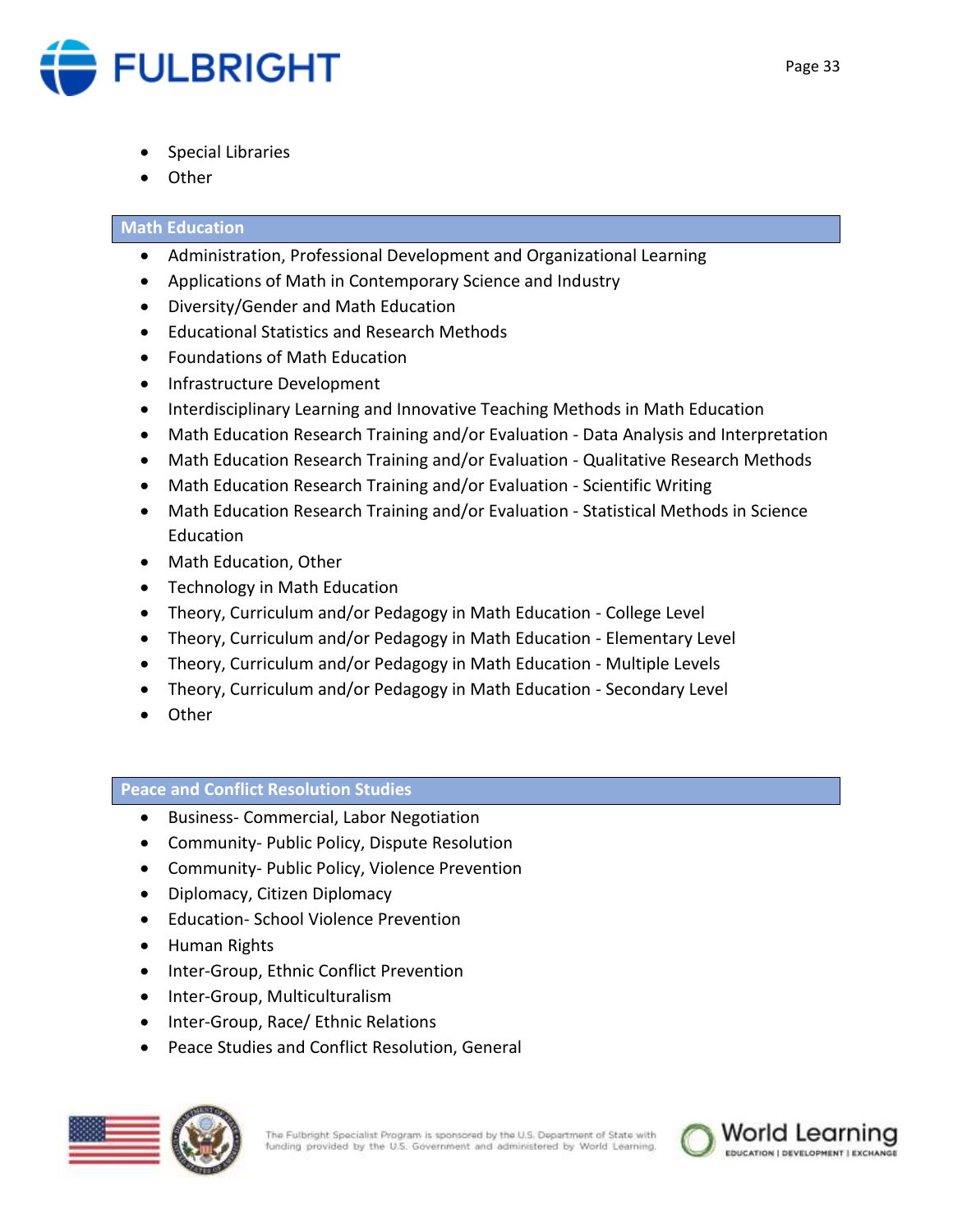

- Peacebuilding
- Reconciliation
- **Other**

## **Physics Education**

- Applications of Physics in Contemporary Science and Industry
- Design of Laboratories and Experiments in Physics Education
- Infrastructure Development
- Interdisciplinary Learning and Innovative Teaching Methods in Physics Education
- Leadership, Policy and/or Development in Physics Education
- Physics Education Research Training and/or Evaluation in Physics Education Data Analysis and Interpretation
- Physics Education Research Training and/or Evaluation in Physics Education Laboratory Methods and Techniques
- Physics Education Research Training and/or Evaluation in Physics Education Scientific Writing
- Physics Education, Other
- Technology in Physics Education
- Theory, Curriculum and/or Pedagogy in Physics Education College Level
- Other

## **Political Science**

- American Government and Politics (United States)
- Comparative Politics
- Democratization
- Elections, Public Opinion and Voting Behavior
- Federalism
- International Relations and Affairs
- Political Economy
- Political Organizations and Parties
- Political Science and Government, General
- Political Science and Government, Other
- Political Theory
- Public Policy Analysis
- Regional Studies/W. Hemisphere
- Religion/Race/Ethnicity in Politics



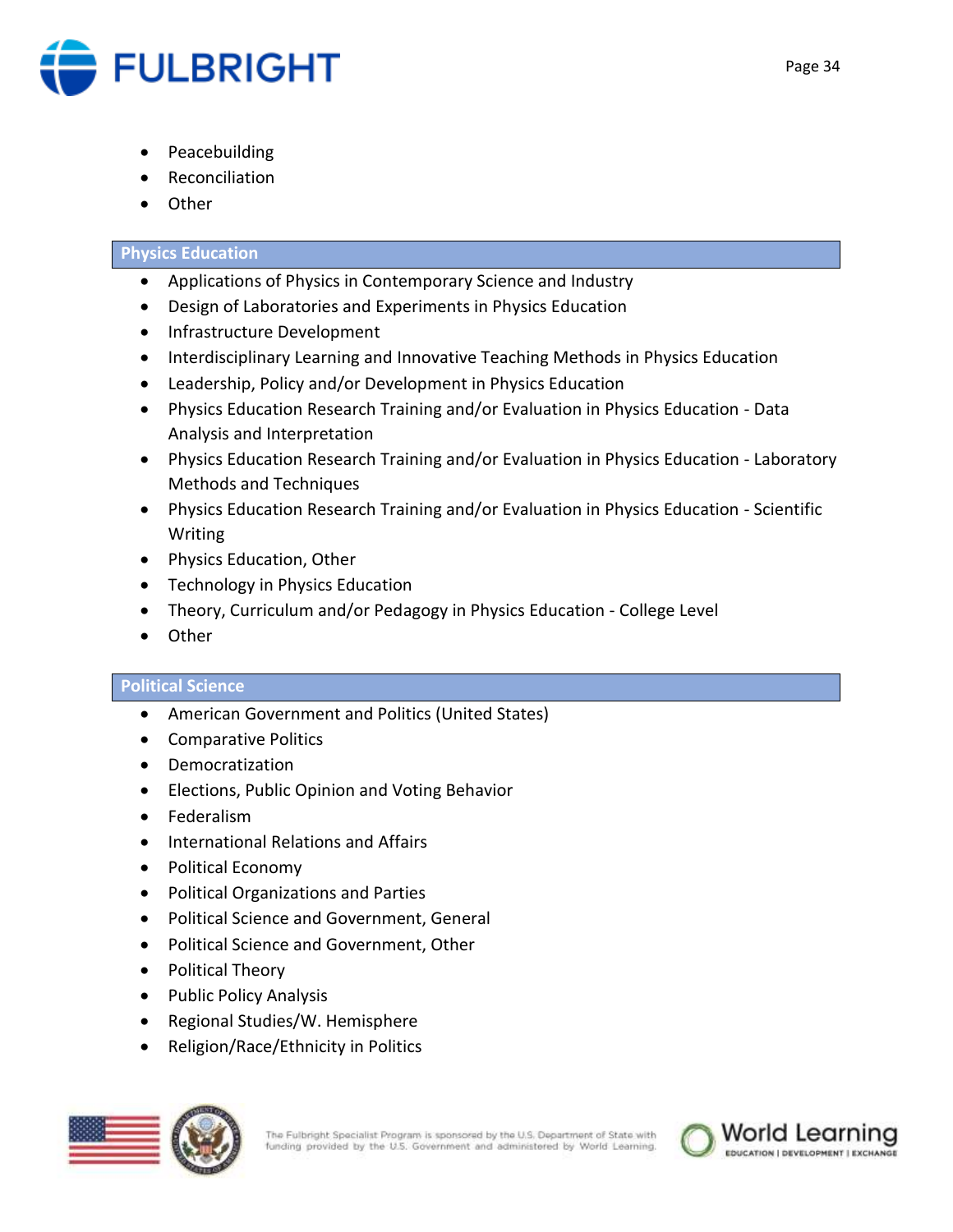

- U.S. Foreign Policy
- Women in Politics
- Other

## **Public Administration**

- Community Organization and Advocacy
- Criminal Justice Administration
- Intergovernmental Administration and Management
- Natural Resources Management
- Personnel Administration and Labor Relations
- Public Administration and Services, Other
- Public Administration Education
- Public Administration Research
- Public Administration, Budgeting and Financial Mgmt.
- Public Administration, Ethics
- Public Administration, General
- Public Administration, Health and Human Services
- Public Performance and Management
- Public/Applied History & Archival Administration
- Public Policy Analysis
- Public Transportation Policy and Administration
- Science, Technology & Society
- Social Work
- Youth Services/Administration
- Other

## **Public/Global Health**

- Alcohol, Tobacco, and Other Drugs
- Community Health and Preventive Medicine
- Community Health Planning and Policy Development
- Dental Public Health
- **•** Fnvironmental Health
- Food and Nutrition
- Gerontological Health
- Health Services Administration
- Health/Medical Physics



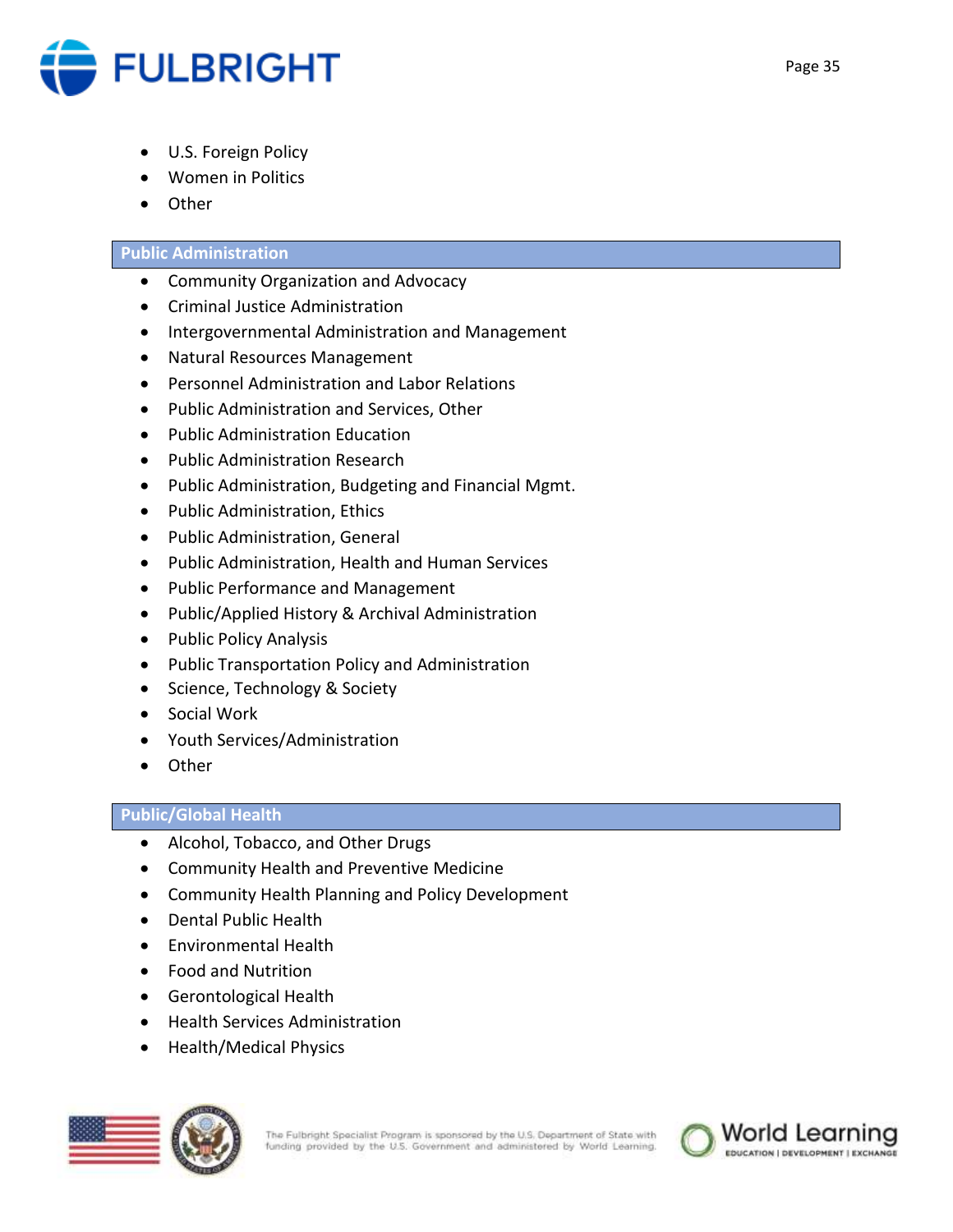

- HIV AIDS
- Injury Control and Emergency Health Services
- International Public Health/International Health
- Laboratory
- Maternal and Child Health
- Medical Care
- Mental Health
- Nutritional Sciences
- Occupational Health Education and Promotion
- Public Health Education and Promotion
- Public Health, General
- Public Health, Other
- Public Health/Community Nurse/Nursing
- Social Work
- Statistics
- Veterinary Preventive Medicine, Epidemiology, and Public Health
- Vision Care
- Other

## **Social Work**

- Aging
- Alcohol, Tobacco, and Other Drugs
- Child Welfare
- Clinical and Medical Social Work
- Clinical Social Work
- Criminology
- Health
- Medical Social Work
- Mental Health
- Poverty and Social Justice
- School Social Work
- Social Administration/Social Policy
- Social Work, General
- Social Work, Other
- Youth Services/Administration
- Other



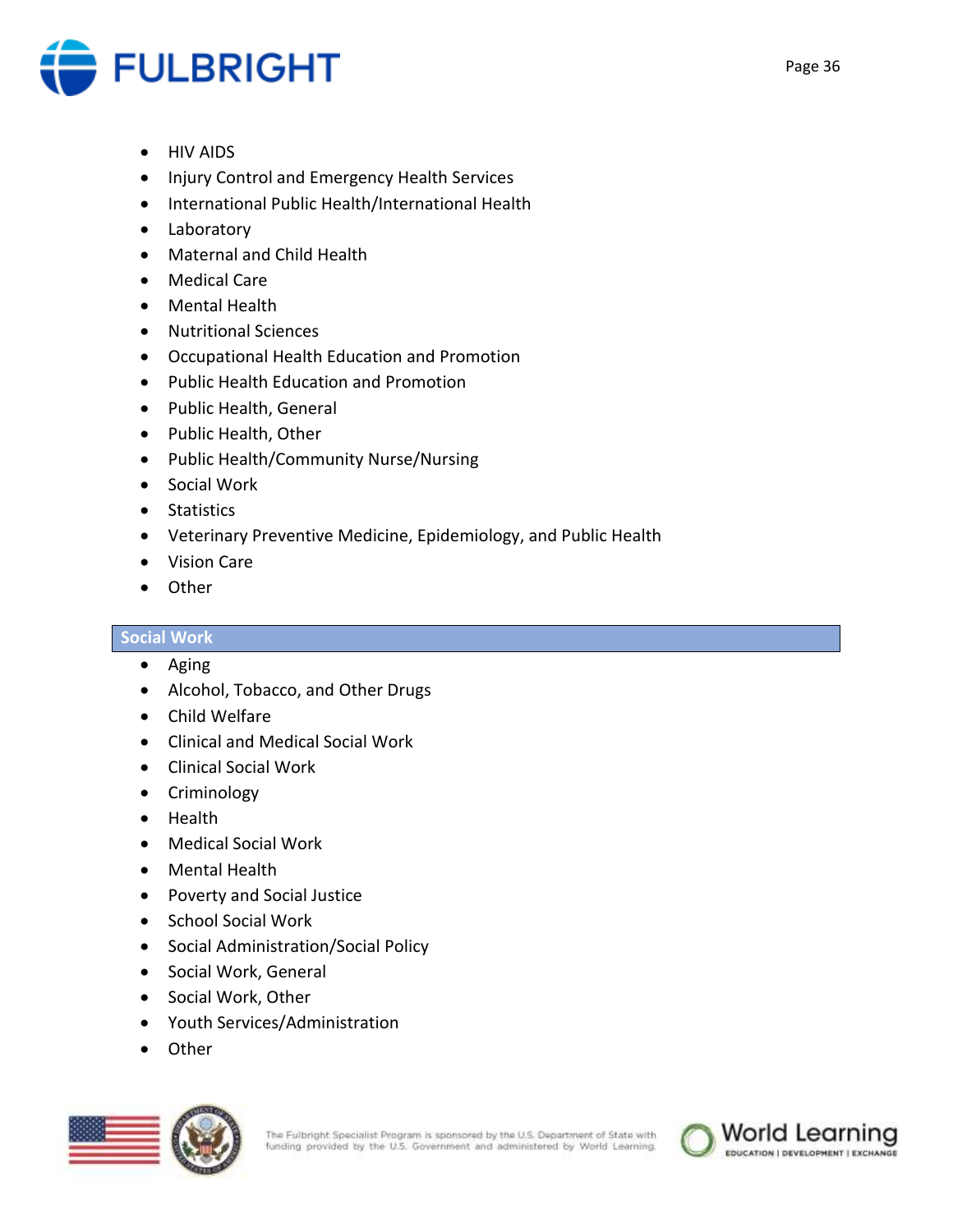

#### **Sociology**

- Area, Ethnic and Cultural Studies- American/United States Studies/Civilization
- Area, Ethnic and Cultural Studies-Asian Studies/Civilization
- Area, Ethnic and Cultural Studies-Chinese Studies
- Area, Ethnic and Cultural Studies African Studies
- Area, Ethnic and Cultural Studies-Balkans Studies
- Area, Ethnic and Cultural Studies-Baltic Studies
- Area, Ethnic and Cultural Studies-East Asian Studies
- Area, Ethnic and Cultural Studies-European Studies/Civilization
- Area, Ethnic and Cultural Studies-Latin American Studies
- Area, Ethnic and Cultural Studies-Pacific Area/Pacific Rim Studies
- Area, Ethnic and Cultural Studies-Russian Studies
- Area, Ethnic and Cultural Studies-South Asian Studies
- Area, Ethnic and Cultural Studies-Southeast Asian Studies
- Area, Ethnic and Cultural Studies-Spanish and Iberian Studies
- Area, Ethnic and Cultural Studies-Ural-Altaic and Central Asian Studies
- Area, Ethnic and Cultural Studies, general
- Area Studies, Other
- Criminology
- Demography & Population Studies
- Ethnic, Cultural Minority, and Gender Studies African-American/Black Studies
- Ethnic, Cultural Minority, and Gender Studies- Asian-American Studies
- Ethnic, Cultural Minority, and Gender Studies, Other
- Ethnic, Cultural Minority, and Gender Studies-American Indian/Native American Studies
- Ethnic, Cultural Minority, and Gender Studies-Gay/Lesbian Studies
- Ethnic, Cultural Minority, and Gender Studies-Women's Studies
- Islamic Studies
- Jewish/Judaic Studies
- Social Psychology
- Sociolinguistics
- Sociology, General
- Urban Studies/Affairs
- Other

## **Urban Planning**